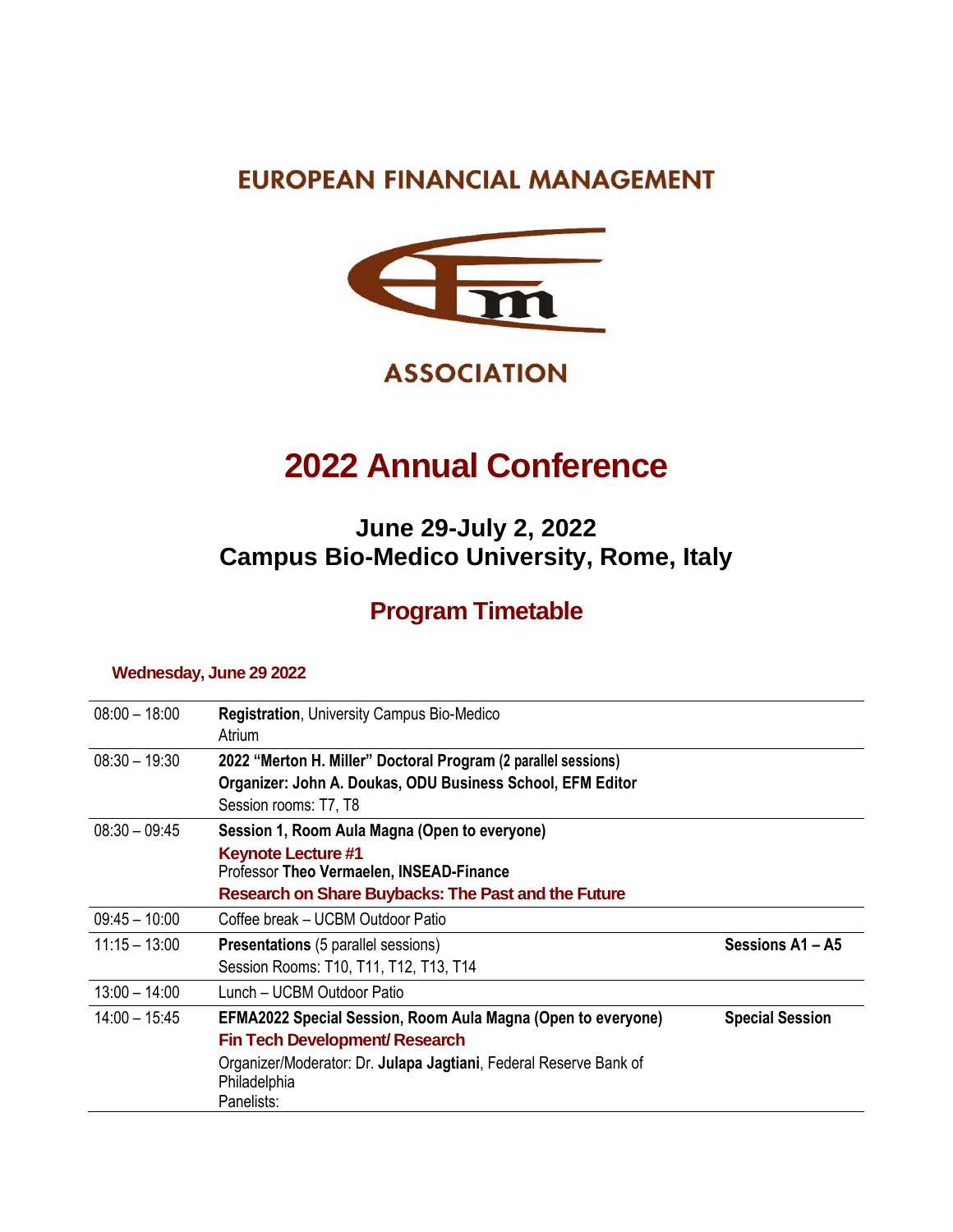|                 | Professor Andrei Kirilenko P., Cambridge Judge Business School<br>Dr. Leonardo Gambacorta, Bank for International Settlements<br>Dr. Aaron Klein, Brookings Institution                         |                |
|-----------------|-------------------------------------------------------------------------------------------------------------------------------------------------------------------------------------------------|----------------|
| $15:45 - 16:00$ | Coffee break – UCBM Outdoor Patio                                                                                                                                                               |                |
| $16:00 - 17:45$ | <b>Presentations</b> (5 parallel sessions)<br>Session Rooms: T10, T11, T12, T13, T14                                                                                                            | Sessions B1-B5 |
| $18:00 - 19:15$ | Session 2, Room Aula Magna (Open to everyone)<br><b>Keynote Lecture #2</b><br>Professor Elroy Dimson, University of Cambridge - Judge Business School<br><b>My Reflections on Asset Pricing</b> |                |
| 19:15-19.30     | Session 3, Room Aula Magna (Open to everyone)<br>2022 "Merton H. Miller" Certification Ceremony                                                                                                 |                |
| $19:30 - 20:00$ | <b>Opening Ceremony</b><br>Aula Magna                                                                                                                                                           |                |
| $20:00 - 21:30$ | <b>Reception</b><br><b>UCBM Outdoor Patio</b>                                                                                                                                                   |                |

#### **Thursday, June 30 2022**

| $08:00 - 18:00$ | <b>Registration, University Campus Bio-Medico</b><br>Atrium                                                                                                                                   |                        |
|-----------------|-----------------------------------------------------------------------------------------------------------------------------------------------------------------------------------------------|------------------------|
| $08:30 - 10:15$ | <b>Presentations (8 parallel sessions)</b>                                                                                                                                                    | <b>Sessions C1–C8</b>  |
|                 | Session Rooms: T7, T8, T9, T10, T11, T12, T13, T14                                                                                                                                            |                        |
| $10:15 - 10:45$ | Coffee break - UCBM Outdoor Patio                                                                                                                                                             |                        |
| $10:45 - 12:30$ | EFMA2022 Special Session, Room Aula Magna (Open to everyone)<br><b>Venture capital</b>                                                                                                        | <b>Special Session</b> |
|                 | Organizer/Moderator: Professor Douglas Cumming, DeSantis Distinguished<br>Professor of Finance and Entrepreneurship, College of Business, Florida<br><b>Atlantic University</b><br>Panelists: |                        |
|                 | Professor Douglas Cumming, DeSantis Distinguished Professor of Finance<br>and Entrepreneurship, College of Business, Florida Atlantic University                                              |                        |
|                 | Professor Gordon Phillips, Laurence F. Whittemore Professor of Business<br>Administration and Faculty Advisor, Center for Private Equity and Venture<br>Capital, Dartmouth College            |                        |
|                 | Professor Youchang Wu, John B. Rogers Research Scholar, University of<br>Oregon Lundquist College of Business                                                                                 |                        |
|                 | Professor Massimo Colombo, Polytechnic University of Milan, BEF - Bureau<br><b>Entrepreneurial Finance</b>                                                                                    |                        |
| $12:30 - 14:00$ | Lunch - UCBM Outdoor Patio                                                                                                                                                                    |                        |
| $14:00 - 15:45$ | <b>Presentations (8 parallel sessions)</b><br>Session Rooms: T7, T8, T9, T10, T11, T12, T13, T14                                                                                              | Sessions D1-D8         |
| $15:45 - 16:15$ | Coffee break - UCBM Outdoor Patio                                                                                                                                                             |                        |